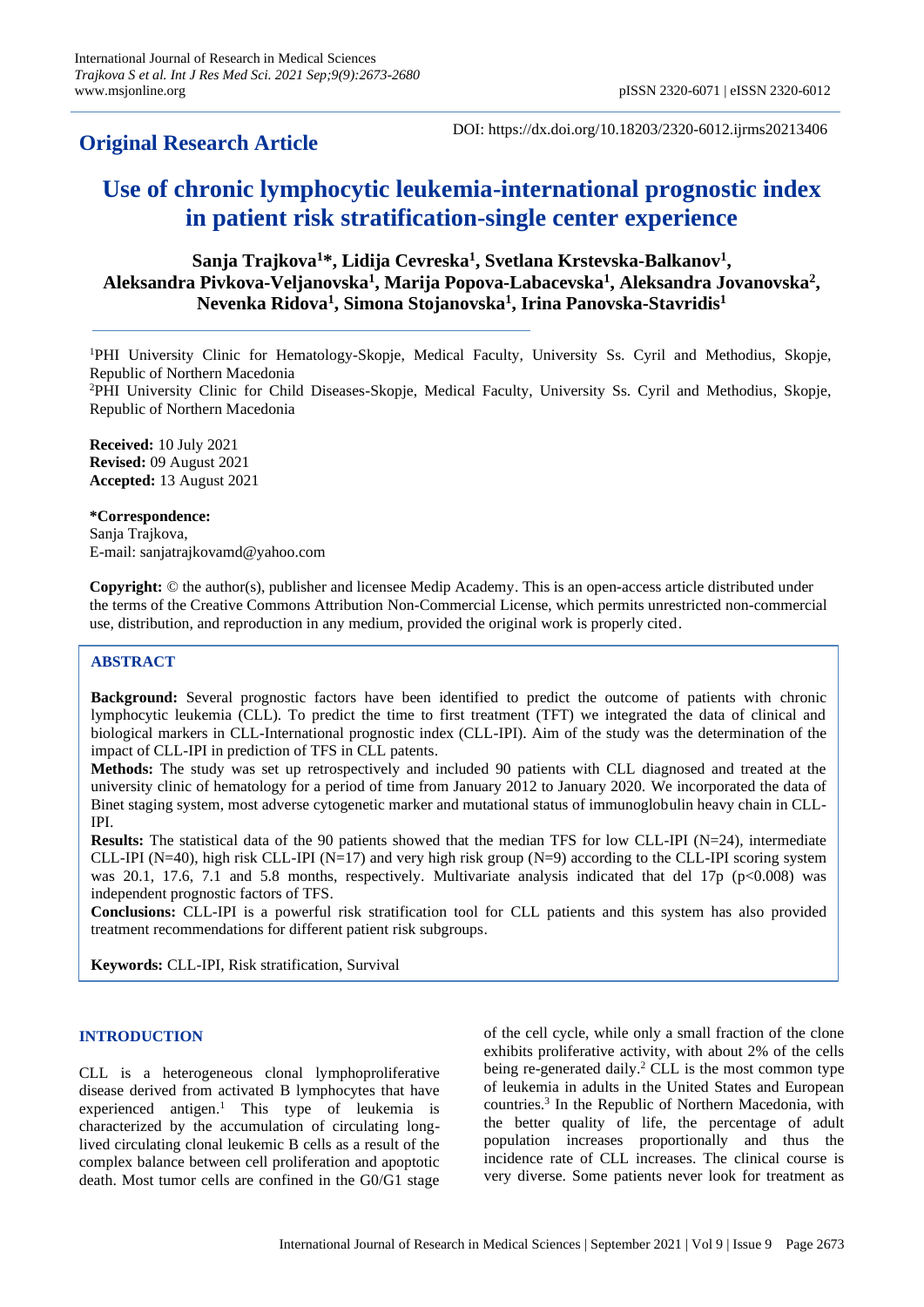opposed to others who live and die with an aggressive illness. This clinical heterogeneity is likely a reflection of molecular and cellular heterogeneity, on the basis of which patients with CLL can be divided into subgroups with different clinical-biological characteristics. Traditional Rai and Binet clinical staging systems, based exclusively on physical examination and laboratory findings, do not reflect the biologic diversity of the disease nor predict response to therapy, which ultimately profile patients' outcome. <sup>4</sup> Old systems do not enter in biology of leukemic cells and some new prognostic markers such as the TP53 deletion and mutational status of the heavy immunoglobulin chain variable genes (IGHV) are not part of that prognostic systems. Mutation status of IGHV and molecular markers have a strong prognostic value for patients with CLL.<sup>5,6</sup> According to the knowledge of the biology of the disease, especially in patients who are at the time of diagnosis when we need to think about the prognosis of those patients, we found that the clinical systems of Rai and Binet became incomplete and insufficient. Therefore, a new prognostic system was needed for accurate prognostic stratification of patients with CLL.

An international team of researchers analyzed data from patients who participated in eight randomized clinical trials in Europe and the United States to develop a prognostic index that included widely available clinical, biological and genetic prognostic parameters. 7

The results of this international project have created a relatively easy-to-use prognostic model called the CLL-IPI. This prognostic model used 5 parameters (age, clinical stage, TP53 status, normal versus fraction (17p) and/or TP53 mutation), IGHV mutation status, serum β2 microglobulin. Creating four different groups for stratification of patients with different survival. The CLL-IPI is a risk-weighted scoring system consisting of 5 adverse prognostic factors, including age >65 (1 point), Rai I-IV or Binet B/C (1 point), β2-microglobulin (B- $2M$ ) >3.5 mg/l (2 points), IGHV unmutated (2 points) and del17p and/or TP53M (4 points), which separated patients into 4 CLL-IPI risk groups: low (score 0-1), intermediate (score 2-3), high (score 4-6) and very high (score 7-10). 7

The prognostic applicability of CLL-IPI was subsequently confirmed by two independent groups from the Mayo clinic and the Swedish CLL registry. <sup>7</sup> Although CLL-IPI was originally developed to predict overall survival, the index had also been shown to predict the TFT of CLL patients.

With this in mind, we used a data from newly diagnosed CLL patients from our daily practice to confirm the utility of CLL-IPI in predicting TFT and overall survival (OS) and to optimize CLL-IPI outcomes in our population.

#### **METHODS**

#### *Study design, setting and ethics*

This was a retrospective study that included 90 patients with CLL diagnosed and treated at the university clinic of hematology for a period of time from January 2012 to January 2020. The median follow up was 48 months (1- 96 months). The diagnosis of patients with CLL was established according to the recommendations of the international working group on CLL (IWCLL). 8

All the patients were evaluated for traditional clinical and laboratory prognostic factors and newer prognostic factors including IGHV mutation status and deletion 17p/TP53 mutation. Traditional prognostic factors and clinical and laboratory variables included sex, age, Binet stage, physical examination with evaluation of number of involved lymph node sites (cervical, axillary and inguinal), measurement of liver and spleen size, white blood cell count (WBC), absolute lymphocyte count (ALC), hemoglobin level, platelet count, B-2M. IGHV mutation status and deletion 17p/TP53 mutation were characterized by the direct sequencing method. Patients were categorized as unmutated (IGHV ≥98% germline homology) or mutated (<98% homology). IGHV mutation status and detection of deletion 17p/TP53 mutation performed by the center for biomolecular pharmaceutical analyses at the faculty of pharmacy, Skopje, Republic of Northern Macedonia. Ethical approval was obtained from the ethics committee of university clinic of hematology. Only patients who gave informed consent to participate in this study were enrolled. All procedures were carried in line with WHO Helsinki declaration on human research.

We recognized the prognostic markers of TFT, in line of definition that prognostic markers we incorporated the data of Binet staging system, most adverse cytogenetic marker and mutational status of immunoglobulin heavy chain.

#### *Statistical analysis*

Statistical analysis was performed using the SPSS software package version 21.0. OS was calculated from the time of diagnosis to death or last follow up and TFT from the date of diagnosis to first treatment or last follow up. Both variables were estimated by the Kaplan-Meier method and assessed by the log-rank test. Cox regression was used for univariate and multivariate analyses of the impact of variables on OS. These data were expressed as the hazard ratio (HR) with a 95% confidence interval (95% CI). The value of  $p<0.05$  was considered significant for all analyses.

#### **RESULTS**

We analyzed data of 90 CLL patients, diagnosed and treated at university clinic for hematology within 12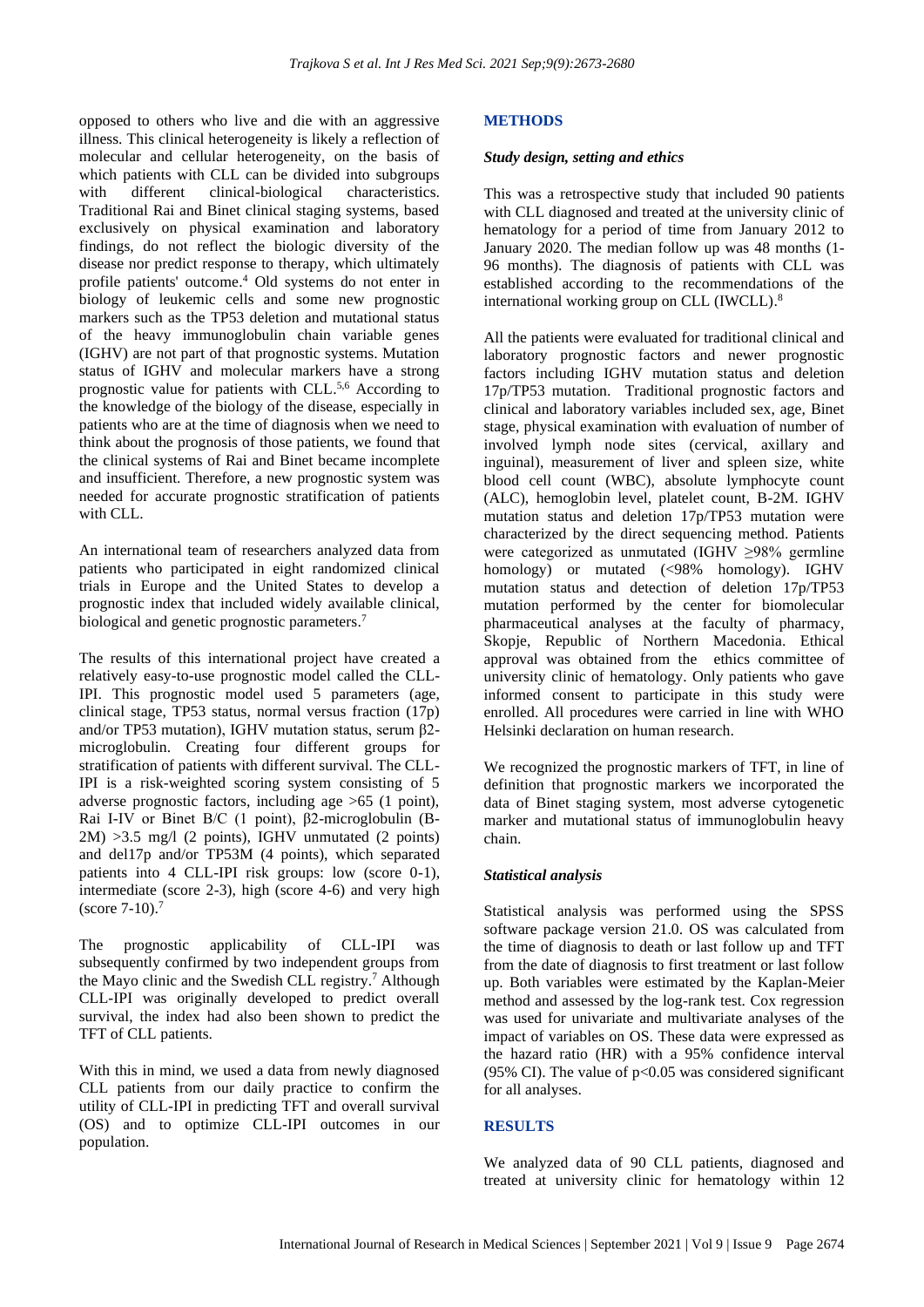months of diagnosis and who had complete data available for all parameters used to calculate the prognostic index score. According to gender distribution there was male predomination, with a median age of 65.5 (41-85) years old (Figure 1).

To validate the prognostic value of CLL-IPI in Macedonian CLL patients we incorporated the data of Binet staging system, most adverse cytogenetic marker and mutational status of immunoglobulin heavy chain. On Table 1 are presented patient's characteristics according to IPI group.

The distribution of patients according to presence of unmuteted IGHV and adverse prognostic marker 17p deletion is presented on Figure 2. There was significant predominance of UM gene in IPI intermediate risk group in correlation with IPI low risk group  $(p<0.0001)$ .

The median TFS at low CLL-IPI (N=24), intermediate CLL-IPI (N=40), high risk CLL-IPI (N=17) and very high risk group  $(N=9)$  according to the CLL-IPI scoring system was 20.1, 17.6, 7.1 and 5.8 months, respectively (Figure 3). The median OS for low risk group was 52.2 for intermediate, high and very high risk group was 32.7, 25.2 and 18.8 months, respectively (Figure 4). Patients with low CLL-IPI have the longest TFS and OS.

#### **Table 1: Patients characteristics according to IPI group.**

| <b>CLL-IPI risk groups</b> | Low risk<br>$(0-1 \text{ score}); 24 \text{ pts}$ | Intermediate risk (2-<br>$3 \text{ score}$ ; 40 pts | <b>High risk</b><br>$(4-6 \text{ score}); 17 \text{ pts}$ | Very high risk<br>$(7-10 \text{ score})$ ; 9 pts |
|----------------------------|---------------------------------------------------|-----------------------------------------------------|-----------------------------------------------------------|--------------------------------------------------|
| <b>Hgb</b>                 | 129.6                                             | 133.5                                               | 100                                                       | 131.8                                            |
| <b>WBC</b>                 | 78.8                                              | 65.9                                                | 91.1                                                      | 48                                               |
| PL                         | 228                                               | 181                                                 | 181.8                                                     | 203                                              |
| <b>ALC</b>                 | 71.7                                              | 52                                                  | 72.6                                                      | 37                                               |
| % of Lym                   | 82.4                                              | 82.3                                                | 84.8                                                      | 77                                               |
| CD38 <sub>±</sub>          | 4/20                                              | 11/29                                               | 12/5                                                      | 8/1                                              |
| B2 microglobulin mg/l      | 2.1                                               | 2.2                                                 | 4.3                                                       | 4.6                                              |
| <b>Binet B/C</b>           | 9                                                 | 10                                                  | 12                                                        | 8                                                |
| <b>IGHV M/UnM</b>          | 24/0                                              | 9/31                                                | 6/11                                                      | 0/9                                              |
| Del 17 <sub>p</sub>        | $\Omega$                                          | $\Omega$                                            | 3                                                         | 9                                                |
| <b>WW/therapy</b>          | 17/7                                              | 22/18                                               | 5/12                                                      | 1/8                                              |

\*Lym-lymphocyte, IGHV M-mutated UnM-unmutated, ALC-apsolute lymphocyte count, WW-watch and wait.



**Figure 1: Distribution of patients according to gender distribution.**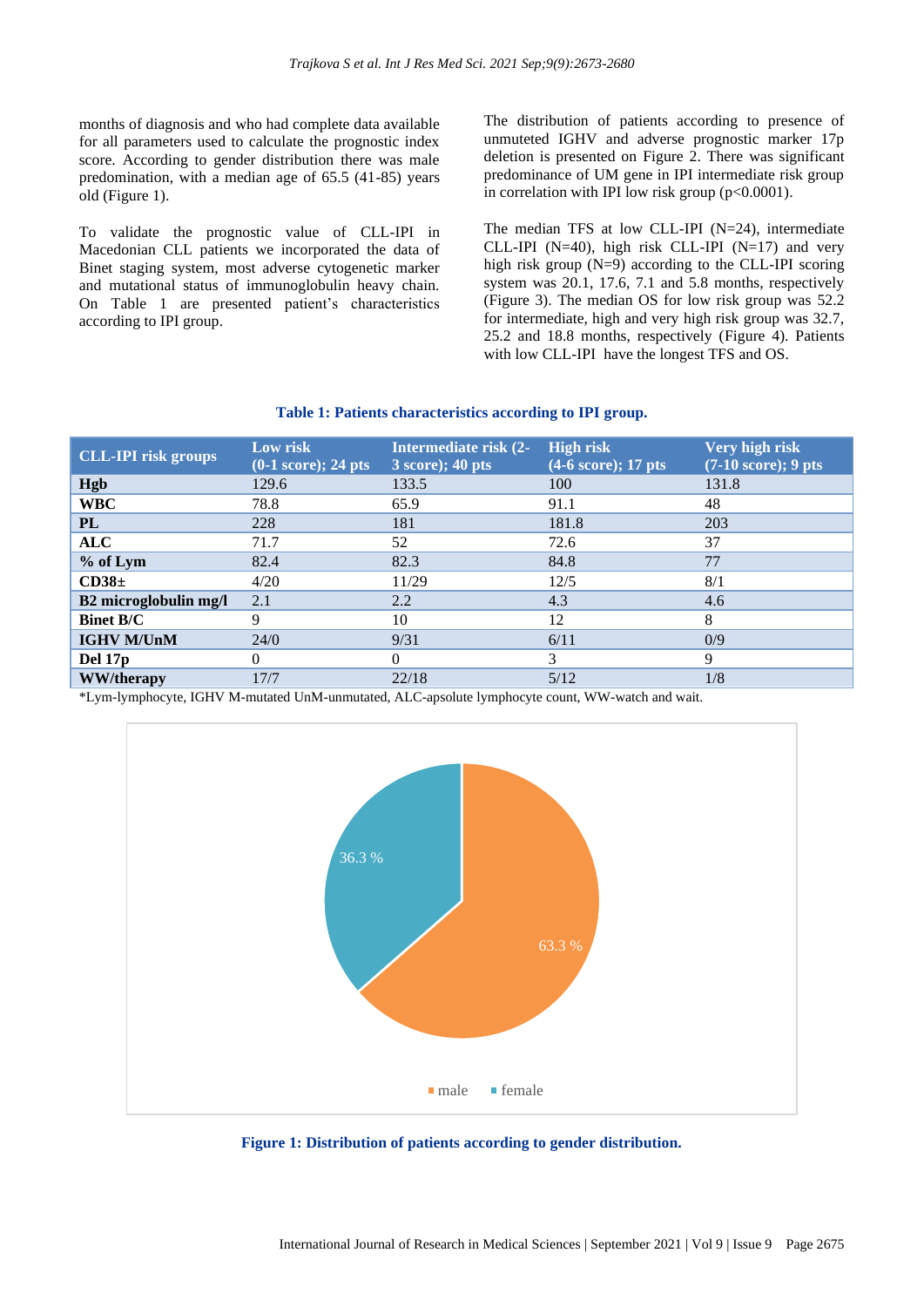



**Figure 2: Distribution of patients according to presence of unmuteted IGHV and 17p deletion.**





## **Figure 3: Median TFS in months in different risk CLL-IPI groups.**

**Figure 4: Median OS in months in different risk CLL-IPI groups.**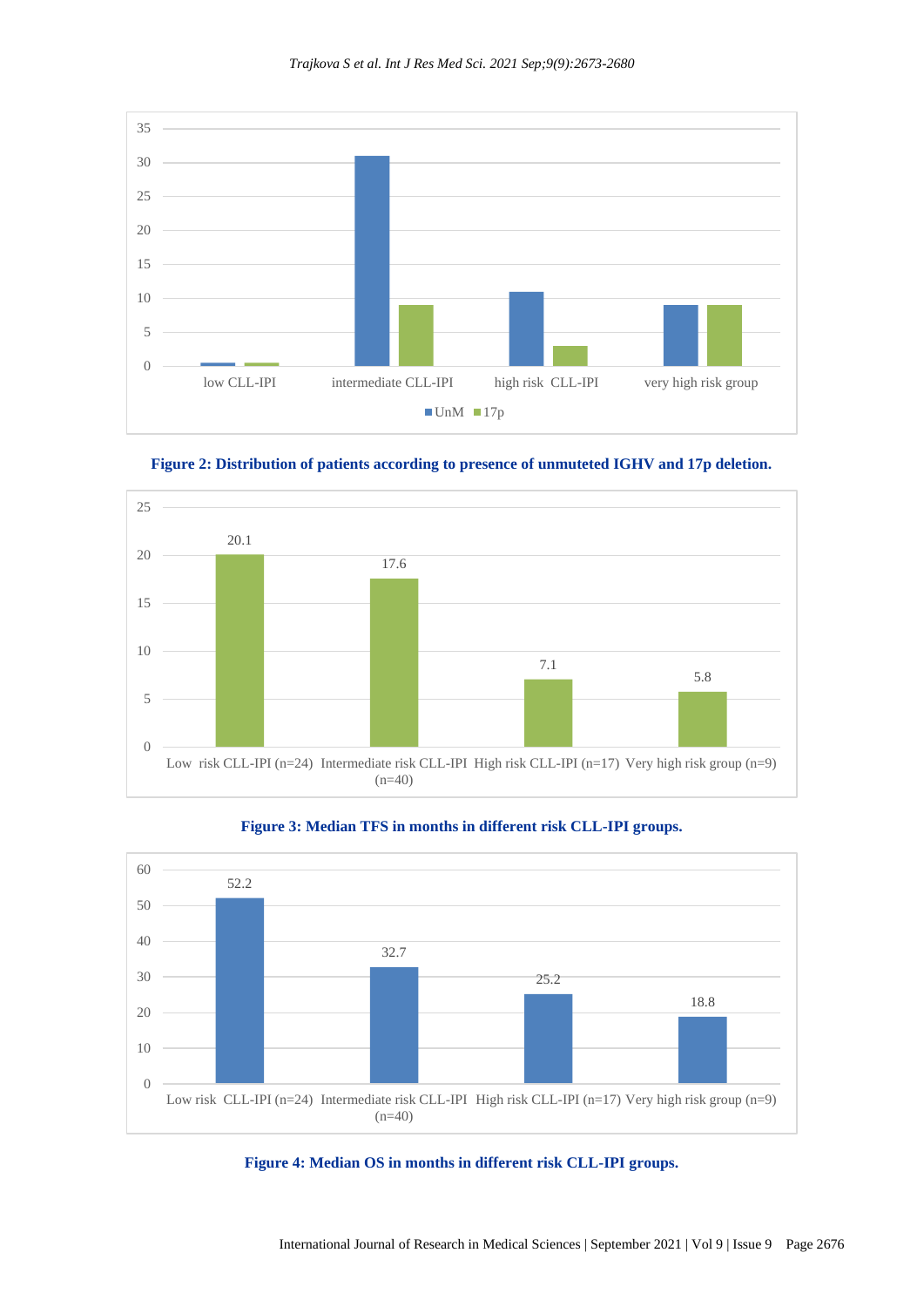







**Figure 6: Survival of CLL patients according to molecular prognostic markers with different prognostic significance; good prognostic molecular markers, adverse prognostic molecular markers (del17p).**



**Figure 7: Survival analysis for patients stratified according to CLL-IPI, time to first treatment analysis for all risk CLL-IPI groups (months).**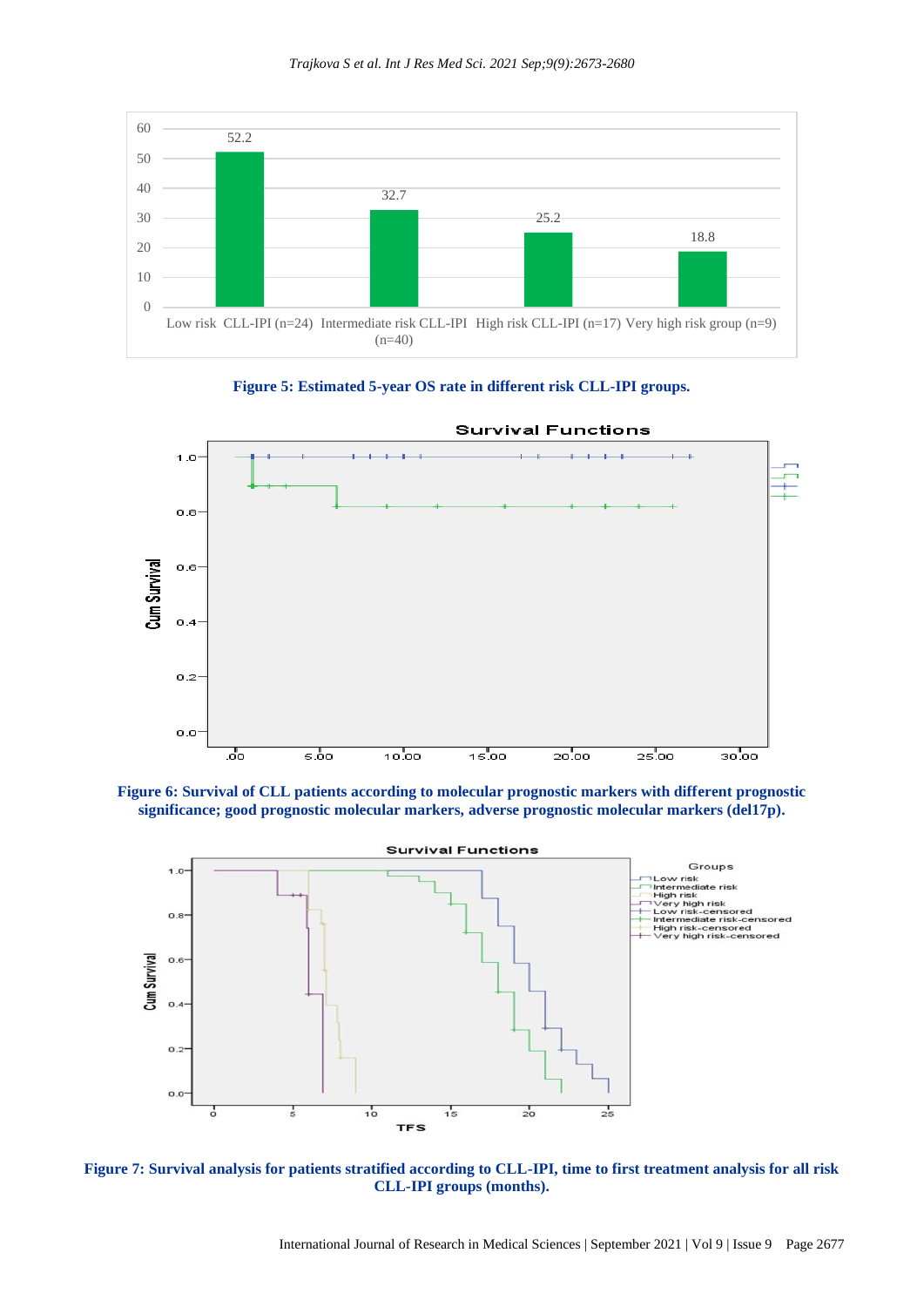

**Figure 8: Survival analysis for patients stratified according to CLL-IPI, OS analysis for all risk CLL-IPI groups (months).**

Using prognostic nomogram we calculate estimated 5 year OS (Figure 5).<sup>9</sup> The estimated 5-year OS rate was 96%, 89%, 41% and 30%, respectively for low risk group intermediate, high and very high risk group. Using another prognostic algorithm, it was confirmed that patients placed in a low-risk group have the longest expected 5-year survival.

Multivariate analysis indicated that del  $17p (p<0.008)$ was independent prognostic factors of TFS (Figure 6). Our study also confirmed the prognostic significance of del 17p as an inferior prognostic marker in terms of survival of patients with CLL.

Survival analysis for patients stratified according to CLL-IPI, TFT and OS analysis for different risk groups are presented on Figure 7 and 8. With the longest OS and TFS in patients stratified in the low risk group (Figure 7 and 8).

#### **DISCUSSION**

CLL is a disease characterized by B cell heterogeneity and amplified cellular proliferation. Heterogeneity of the disease displays several genetic abnormalities that are associated with different prognosis and therapeutic implications. 1

An average survival of CLL patients was about 10 years, but the prognosis was diverse in different groups of patients with the same diagnosis. For the past half century, both Rai and Binet's clinical staging systems had been used to assess patient prognosis. As we mentioned they were based only on physical examination and laboratory analysis. The development of science had made it possible to infiltrate in to the biology of this disease and new prognostic and predictor factors had been discovered. Mutations in the IGHV gene, combined with del (17p) and/or TP53 were the strongest prognostic and predictor factors. Next-generation sequencing revealed some new mutations related to CLL prognosis for personalized management of CLL patients in clinical practice. <sup>10</sup> Following scientific advances, both Rai and Binet clinical systems had been suppressed and the clinician needed a new risk stratification system for patients with CLL.

CLL-IPI was developed using patient data of eight phase-III clinical trials from France, Germany, UK, USA and Poland comprising 3472 treatment-naive patients and validated in multiple independent COHORTs of CLL patients from Mayo clinic and Sweden. The proposal and validation was conducted by the International CLL-IPI working group.

This risk score separated four risk groups with significantly different OS at five years: low (93.2%), intermediate (79.3%), high (63.3%) and very high risk (23.3%). <sup>7</sup> Using Prognostic nomogram (3) our study presented data that 96% of patients with low CLL-IPI group had 5 years OS, 89% of patients from intermediate CLL-IPI group had 5 years OS, only 41% of patients from high risk group had 5 years OS and 30% of patients from very high risk group had 5 years OS, data that were compatible with those published in Lancet. <sup>7</sup> This estimation of OS was constructed in the past before application of targeted therapy so we used them with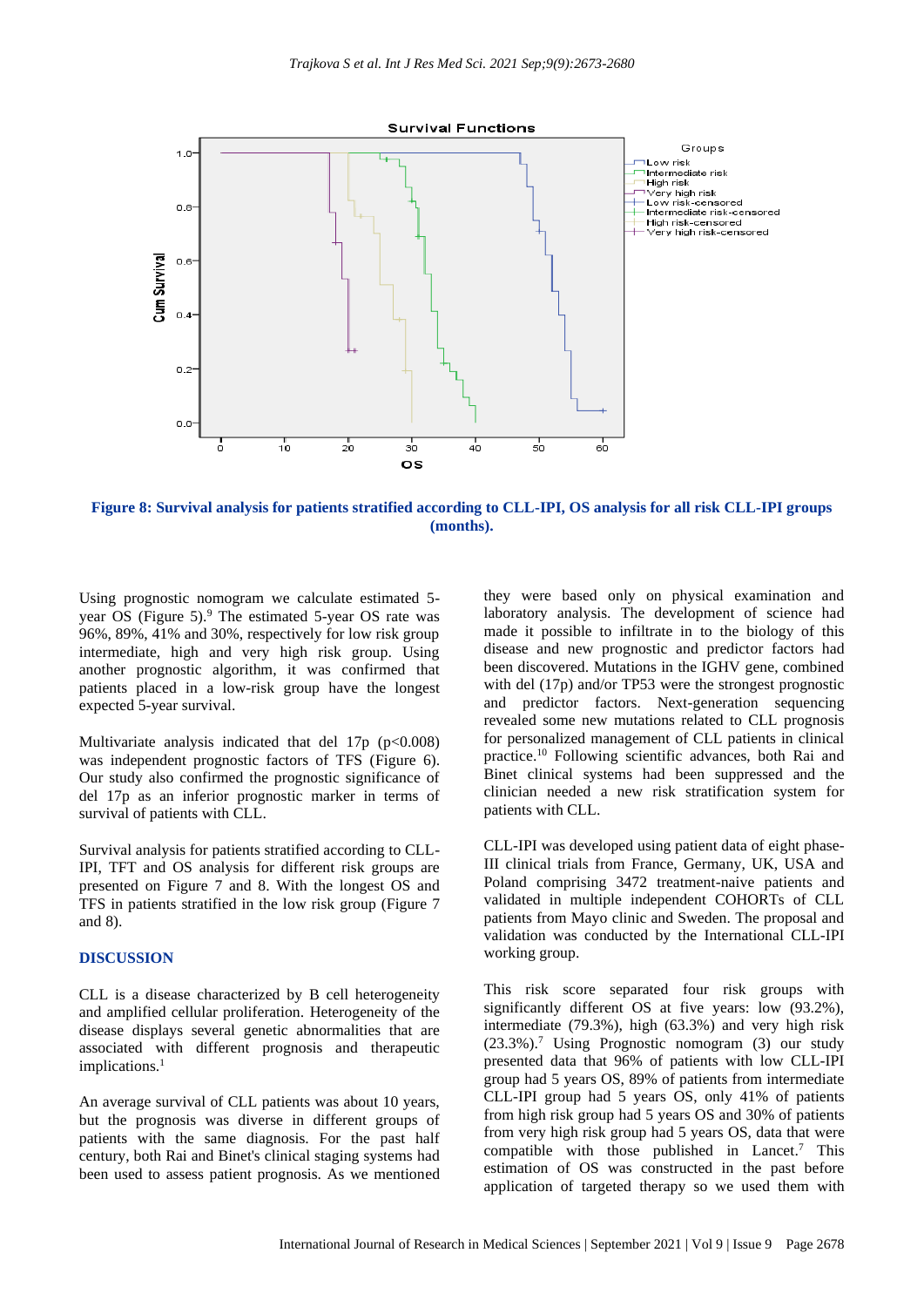vigilance especially in the era of targeted signaling inhibitors.

Kutsch provided treatment recommendations for the different patient risk subgroups emphasizing that treatment should be initiated in patients with symptoms especially in patients from high and very high risk groups, by avoiding chemo or immunochemotherapy and highlighting new experimental targeted drugs.<sup>11</sup> In our study in low and intermediate risk IPI groups very high percent of patients were on observation on watch and wait strategy, but in high and very high risk groups most of the patients were initially treated with or immunochemotherapy associated with short TFS.

Our study included patients diagnosed between 2012 and 2020, a period of abundant developments in the treatment of the disease. In this context, these prognostic index was used with patients treated with chemotherapy or chemoimmunotherapy, so results cannot be generalized to patients treated with the new inhibitors of B cell receptor and Bcl-2 antagonists. These novel therapies have transformed the treatment for patients with CLL, especially in patients with higher risk, whom treatment individualization is needed. In our study presence of 17p deletion was statistically significant associated with inferior prognosis ( $p<0.008$ ). That group of patients from high CLL-IPI risk group were candidates for novel therapy modalities.

The TFS time of the patients in the very high-risk group from our study was similar to that in the West Europe, suggesting that the TFS time of these patients was extremely short. The timing of treatment should be determined carefully and in a timely manner and the CLL-IPI scoring system can also examine patients who really need treatment.

Use of this score had been shown to be limited in patients with relapsing and refractory disease treated with targeted therapy such as idelalisib where a modified score of one point was used for each adverse prognostic factor.<sup>12</sup> There multivariate analyses recommended that the relative contribution of each adverse risk factor might be different in the relapsed or refractory setting. A modified CLL-IPI partially addresses these borders but this approach was restricted to the CLL-IPI variables and did not account for alternative baseline factors which might be critical in this setting. Therefore, a more comprehensive analysis of candidate prognostic factors for OS were required.

There were some limitations with our study we did not incorporate novel molecular mutations affecting NOTCH1, SF3B1, MYD88 and BIRC3 genes in this study, further studies were required to determine whether their applicability in future clinical practice was achievable. But we could conclude that incorporation of molecular variables such as 17p deletion and the mutational state of IGHV added an evident predictive advantage.

#### **CONCLUSION**

CLL-IPI is a powerful risk stratification tool for CLL patients and this system has also provided treatment recommendations for different patient risk subgroups. However, additional studies on our population are needed for the application of this system when using the new targeted CLL therapies. And perhaps this staging system will need to be revised when inserting newly identified molecular mutations.

#### **ACKNOWLEDGEMENTS**

The authors would like to acknowledge general support for conducting the study provided by Professor Irina Panovska Stavriis, medicical director of PHI university clinic for hematology, medical faculty, university Ss. Cyril and Methodius, Skopje, Republic of Northern Macedonia.

*Funding: No funding sources*

*Conflict of interest: None declared*

*Ethical approval: The study was approved by the Institutional Ethics Committee*

#### **REFERENCES**

- 1. Konopleva M, Tabe Y, Zeng Z, Andreeff M. Therapeutic targeting of microenvironmental interactions in leukemia: mechanisms and approaches. Drug Resist Updat. 2009;12(4-5):103- 13.
- 2. Haselager MV, Kater AP, Eldering E. Proliferative signals in chronic lymphocytic leukemia; what are we missing? Front Oncol. 2020;10:592205.
- 3. Dong Y, Shi O, Zeng Q, Xiaoqin L, Wei W, Yong L. et al. Leukemia incidence trends at the global, regional, and national level between 1990 and 2017. Exp Hematol Oncol. 2020;9:14.
- 4. Zengin N, Kars A, Kansu E, Özdemir O, Barişta İ, Güllü İ, et al. Comparison of Rai and Binet classifications in chronic lymphocytic leukemia. Hematology. 1997;2(2):125-9.
- 5. Crombie J, Davids MS. IGHV mutational status testing in chronic lymphocytic leukemia. Am J Hematol. 2017;92(12):1393-7.
- 6. Rozovski U, Keating MJ, Estrov Z. Why is the immunoglobulin heavy chain gene mutation status a prognostic indicator in chronic lymphocytic leukemia? Acta Haematol. 2018;140(1):51-4.
- 7. International CLL-IPI working group. An international prognostic index for patients with chronic lymphocytic leukemia (CLL-IPI): a metaanalysis of individual patient data. Lancet Oncol. 2016;17(6):779-90.
- 8. Hallek M, Cheson B, Catovsky D, Caligaris‐Cappio F, Dighiero G, Döhner H, et al. IWCLL guidelines